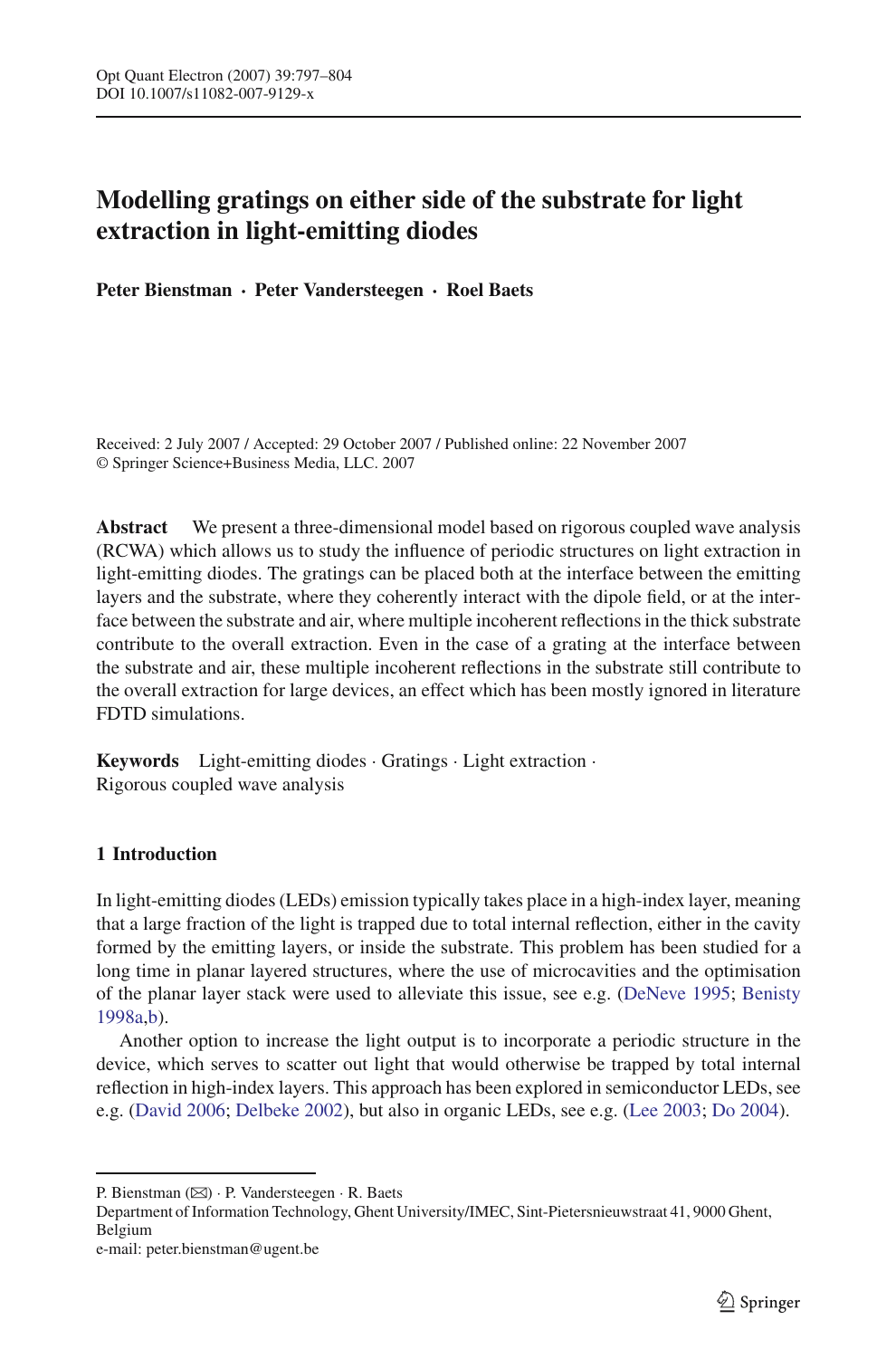

<span id="page-1-0"></span>**Fig. 1** (**a**) Light emitted by a dipole in a planar bottom-emitting structure can get trapped either in cavity modes or in substrate modes. The microcavity surrounding the active layer is represented schematically by a single layer, but can of course consist of multiple layers. The figure is not to scale in the sense that the substrate is much thicker than the active layers. (**b**) Placing a grating at the interface between the substrate and air can couple out the substrate modes. A grating at the interface between the emitting layers and the substrate can couple out both the cavity modes (**c**) and the substrate modes (**d**)

When we consider a bottom-emitting structure like the one in Fig. [1,](#page-1-0) such a periodic structure can be placed either at the interface between the substrate and the air, or at the interface between the active layers and the substrate. A grating at the substrate–air interface can only have an influence on the extraction of the light trapped in the substrate—it has no effect on the light trapped in the cavity surrounding the light-emitting layers at the other side of the substrate. On the other hand, a grating placed at the cavity–substrate interface can have a strong influence on the light trapped in the active layers, and indeed this effect is the main one that has been studied in literature [\(Lee 2003](#page-7-1); [Do 2004\)](#page-7-2), mostly with FDTD simulations. However, as Fig. [1](#page-1-0) suggests, this grating also scatters the light which is trapped inside the substrate. This can lead to increased outcoupling, as soon as the devices have larger lateral dimensions than a few millimetres, which is definitely the case in large-area tiles of organic LEDs for lighting applications. This effect has been largely overlooked in literature, probably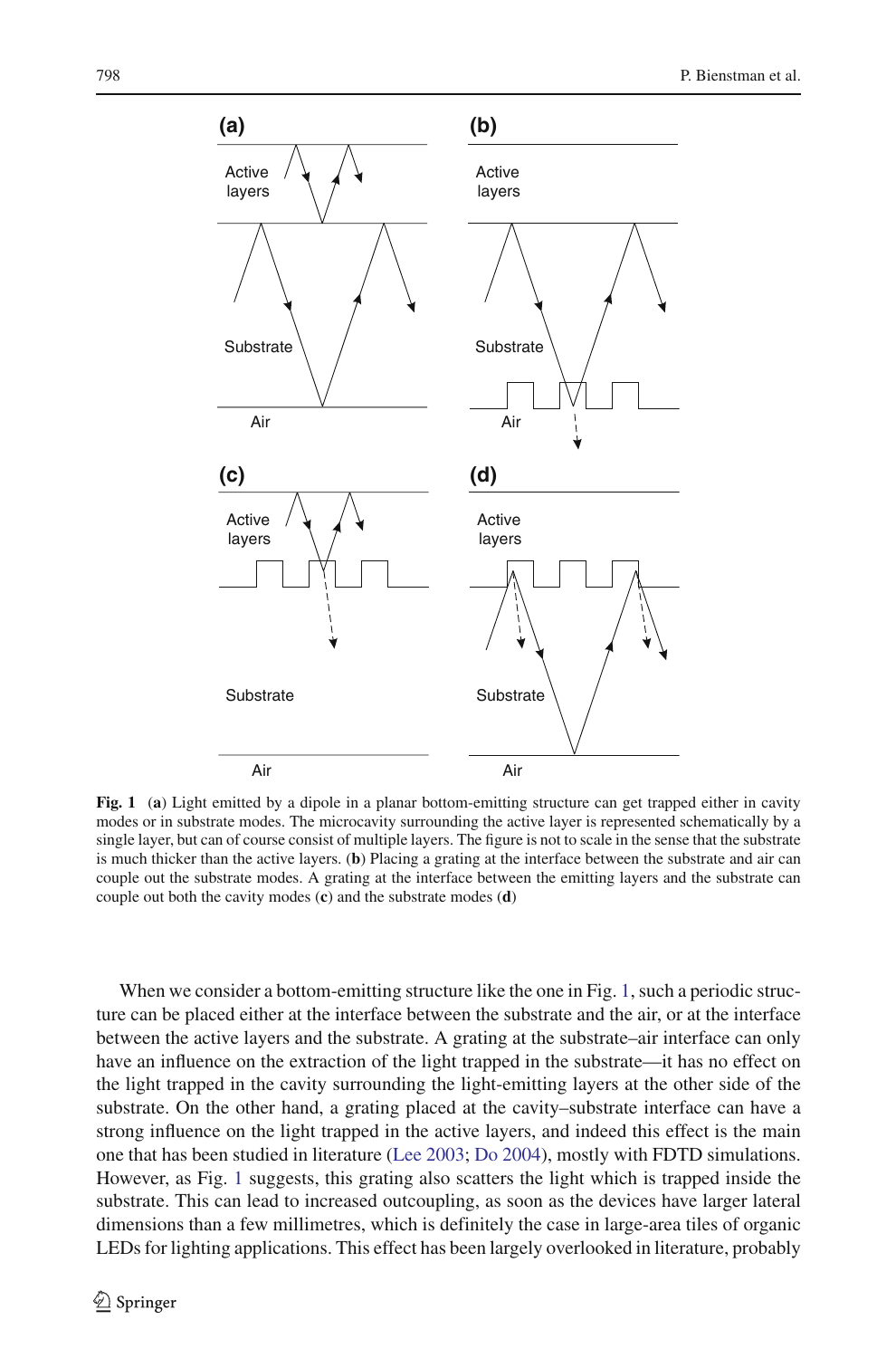<span id="page-2-1"></span>**Fig. 2** Multiple reflections of a source field inside a cavity



because the incoherent effects of a substrate of a few millimetre thickness are difficult to study with FDTD.

In this paper, we expand upon our previous modelling work on grating assisted LEDs [\(Delbeke 2002\)](#page-7-0), and include the effects of multiple incoherent reflections inside the optically thick substrate.

The rest of this paper is structured as follows. In Sect. [2,](#page-2-0) we set the stage by briefly reviewing the well-known techniques to model dipole emission in planar layers. Building upon that, we discuss gratings at the substrate–air interface in Sect. [3](#page-3-0) and gratings at the cavity–substrate interface in Sect. [4.](#page-4-0) We illustrate our model with some examples in Sect. [5.](#page-5-0)

## <span id="page-2-0"></span>**2 Planar structures**

Spontaneous emission of a dipole in planar structures has been studied for a long time and by several authors [\(Lukosz 1980;](#page-7-3) [Benisty 1998a](#page-6-1)[,b;](#page-6-2) [Neyts 1998](#page-7-4)). The basic idea is to take the radiation profile of a dipole and expand it in plane waves:

<span id="page-2-2"></span>
$$
E(\mathbf{r}) = \iint E(k_x, k_y) e^{-j\mathbf{k} \cdot \mathbf{r}} dk_x dk_y \tag{1}
$$

The exact expression of  $E(k_x, k_y)$  depends of course on the orientation of the dipole and is well-known [\(Lukosz 1980\)](#page-7-3). If we place this dipole in a layered structure, the radiation profile will change due to multiple reflections of the plane waves making up the source field. The optical environment is schematically depicted in Fig. [2.](#page-2-1) The horizontal layer containing the dipole separates the upper environment from the lower one, and for each of these we can calculate reflection and transmission coefficients for plane waves, by using Fresnel formulas and an S-matrix scheme.

<span id="page-2-3"></span>By combining multiple reflections, we can write for each plane wave the total field at different locations. E.g., for the field that leaves the cavity in the downward direction, we get: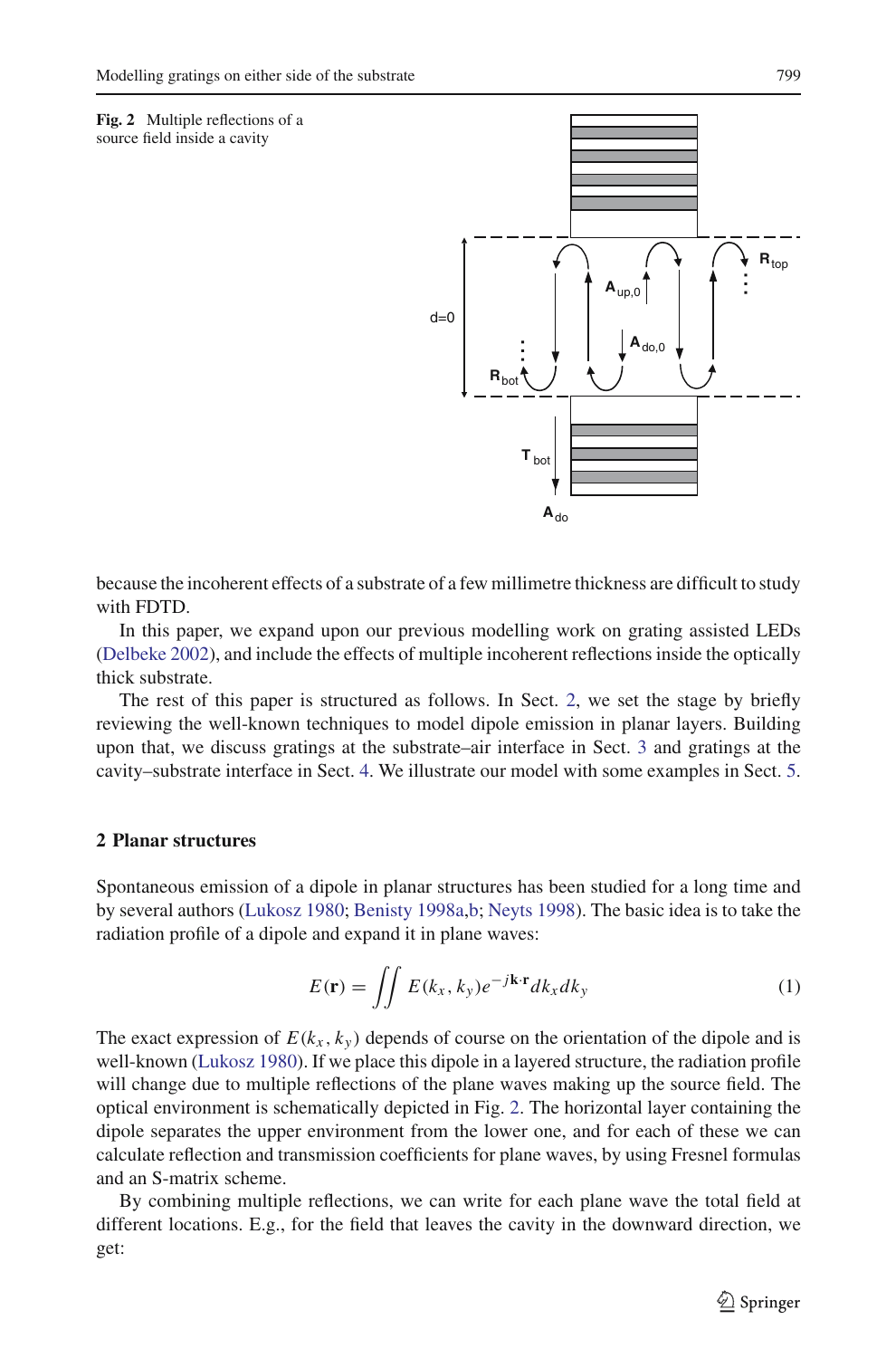<span id="page-3-1"></span>**Fig. 3** An infinitesimal cone representing power flow per solid angle impinges on a grating and schematically results in several transmitted cones. None of the angles in the figure are the same, and therefore also none of the solid angle cones



$$
A_{do} = T_{bot} \cdot (1 - R_{top} \cdot R_{bot})^{-1} \cdot (A_{do,0} + R_{top} \cdot A_{up,0})
$$
 (2)

In this formula,  $A_{d_0,0}$  and  $A_{\mu}$ , o represent the original source fields of the cavity in the downward and the upward direction respectively.  $T_{bot}$ ,  $R_{top}$  and  $R_{bot}$  are amplitude reflection and transmission coefficients for the plane wave under consideration. *Ado* is the total field leaving the cavity in the downward direction.

By repeating this procedure for all possible angles (or *k*-vectors) contained in the dipole expansion Eq. [1](#page-2-2) and integrating the results, we can calculate the total power emitted by the dipole as well as the total power leaving the cavity.

It is important to note here that a plane wave in this formalism is actually related to a density, e.g. in Eq. [1](#page-2-2)  $E(k_x, k_y)$  refers to a density per unit  $dk_x dk_y$ . Because of the interest in radiation profiles, it is more conventional to employ a density per unit solid angle  $\Omega$ :

$$
E(\mathbf{r}) = \int E(\Omega)e^{-j\mathbf{k}\cdot\mathbf{r}}d\Omega
$$
 (3)

However, a cone representing a solid angle will be influenced by refraction when going from one medium to another (see Fig. [3\)](#page-3-1). Therefore, when moving from one medium to another, the power densities need to be appropriately rescaled [\(Benisty 1998a](#page-6-1)[,b\)](#page-6-2).

A final subtlety we want to point out here is that when integrating over all possible angles to get power fluxes, the presence of a guided mode can cause the integrand to become sharply peaked. Therefore, the use of an adaptive integration routine is adviseable.

### <span id="page-3-0"></span>**3 Grating at the substrate–air interface**

In this section, we want to study the case where the active layer still resides in a planar cavity, but this time a grating is added to the substrate–air interface (see Fig. [1b](#page-1-0)). The grating is in the most general case two-dimensionally periodic, resulting in a three-dimensional structure. To calculate the bottom emission into air, we proceed along two steps.

First, as far as the initial emission of the dipole into the substrate is concerned, the presence of the grating can be neglected, as it sits on the other side of the optically thick substrate, far beyond the coherence length. Therefore, we can calculate this initial emission into the substrate by using the same methodology as in the previous section, with the exit medium of the bottom half of the cavity being the substrate.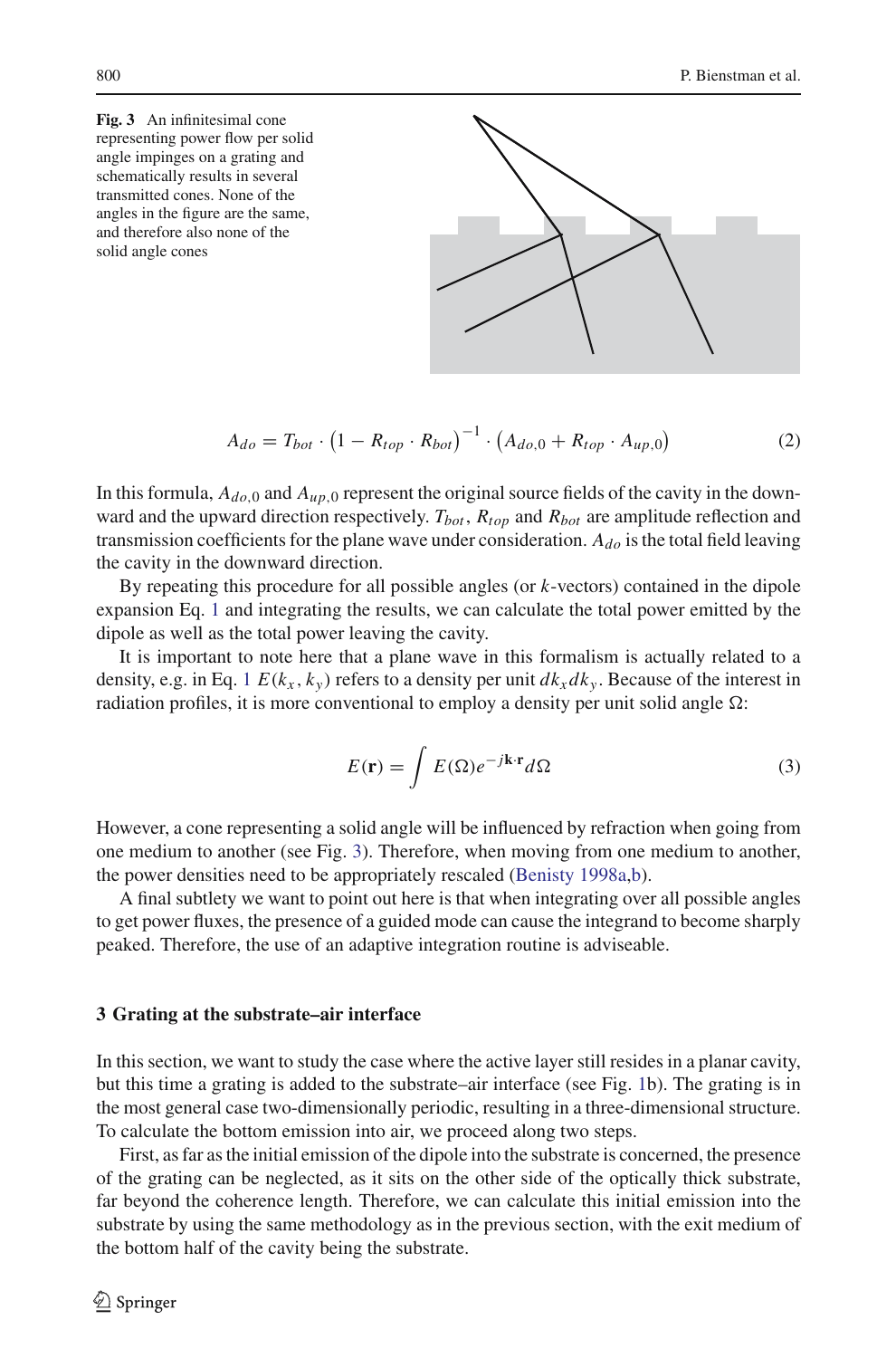Secondly, this field distribution injected into the substrate is treated as a source term for a second cavity calculation, this time with as top mirror the entire planar cavity with the active layers, and as bottom mirror the substrate–air interface containing the grating.

This second cavity calculation is conceptually similar to the one in Eq. [2,](#page-2-3) but with a few modifications, To start with, we can no longer restrict ourselves to individual plane waves, but we need to consider a set of plane waves with *k*-vectors related by the Brillouin condition:

<span id="page-4-1"></span>
$$
k_x = k_{x_0} + m\Lambda_x \tag{4}
$$

$$
k_y = k_{y_0} + n\Lambda_y \tag{5}
$$

Here,  $\Lambda_x$  and  $\Lambda_y$  are the reciprocal lattice vectors. In theory, we need to retain an infinite number of diffraction orders, however in practise, we limit ourselves to a finite set.

The scalar reflection and transmission coefficients in Eq. [2](#page-2-3) now need to be replaced by matrices. We calculate these by using the well-known rigorous coupled wave analysis, making use of the correct Fourier factorisation rules for the product of discontinuous functions [\(Li 1997](#page-7-5)).

Another modification comes from the fact that this second cavity formed by the substrate is optically thick, and therefore coherent interference effects cannot take place. This means that the second cavity calculation needs to be performed in terms of powers rather than amplitudes, with power reflection and transmission matrices replacing amplitude reflection and transmission matrices.

A final issue that deserves our attention relates to the fact that the plane waves are to be interpreted as densities. If we adopt the usual convention of working with densities per unit solid angle, the numerical bookkeeping quickly becomes unwieldy, as one input cone now gives rise to *several* output cones, each with a different opening angle (see Fig. [3\)](#page-3-1). An easy way around this problem is to work with densities per unit transverse  $k$ -vectors  $dk_x dk_y$ . Indeed, this quantity is conserved across different layers and different diffraction orders, as can easily be seen by differentiating Eq. [4.](#page-4-1) Therefore, we do not need density conversion factors when power moves from one layer to the next or from one diffraction order to the next.

## <span id="page-4-0"></span>**4 Grating at the cavity–substrate interface**

Placing a grating at the cavity–substrate interface can have an influence on the outcoupling of both the cavity and the substrate modes (see Fig. [1c](#page-1-0) and d). We can calculate this in a similar vein as in the previous sections.

First we consider the cavity formed by the active layers and the grating, with the substrate as the bottom exit medium. For this, we use a version of Eq. [2](#page-2-3) with matrices and amplitude-based coherent reflections, to calculate the field profile injected into the substrate.

Secondly, this field profile is used a source in the incoherent cavity formed by the grating and the substrate–air interface. This finally allows us to calculate the total extracted power. Note that in FDTD simulations in literature, this second step is not performed, thereby underestimating the extraction efficiency.

It is important to point out that in this case, the extraction efficiency depends crucially on the dipole position with respect to the grating. Therefore, we need to perform several simulations for different dipole positions and average the results. Due to lattice symmetry, considering three positions in high-symmetry points usually already gives us a good estimate of the extraction efficiency.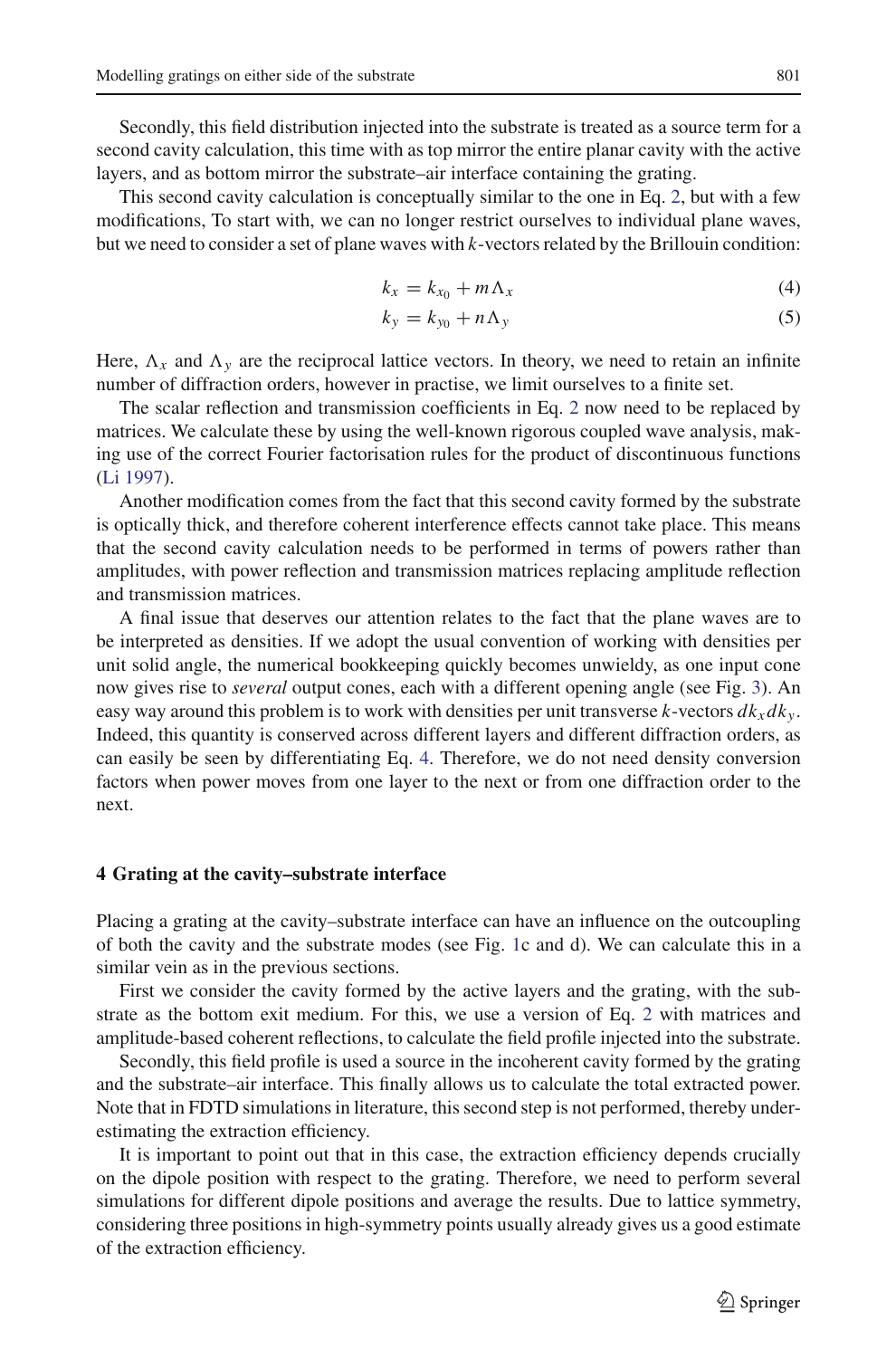

<span id="page-5-1"></span>**Fig. 4** Fraction of light injected in the substrate that escapes to the air for an OLED structure with a grating etched in substrate–air interface

### <span id="page-5-0"></span>**5 Examples**

In this section we will illustrate the model with several examples on organic light emitting diodes on a glass substrate. The code is implemented on top of our eigenmode modelling framework CAMFR [\(Bienstman 2001\)](#page-6-4), freely available from [http://www.camfr.sourceforge.](http://www.camfr.sourceforge.net) [net.](http://www.camfr.sourceforge.net)

In a first example, we look at a grating at the interface between a glass substrate and air. The diode consists of the following layer stack, starting with the top metal contact: 150 nm Al, 50 nm Alq3, 0 nm emitter layer, 10 nm Alq3, 60 nm NPD, 120 nm ITO, 120 nm SiON, glass. At the other side of the substrate, a square grating of rectangular glass pillars in air is etched. The fill factor of the pillars is 50% and the grating height is 400 nm. Random dipole orientation is assumed. Material dispersion was taken into account using the publicly available refractive index data from SOPRA SA.

In Fig. [4,](#page-5-1) we show the efficiency of this grating as a function of wavelength and this for different grating periods. Here, the efficiency is defined as the ratio of the light leaving the glass to the amount of light injected in the substrate by the active layers. As such, this figure does not take into account light trapped in the guided modes of the active layers. We see that easily up to 70% of the light injected in the substrate can be extracted, as opposed to only 45% for the case without grating. As a function of wavelength, the behaviour is relatively constant, which indicates that there are no resonant phenomena at work here and the grating functions in essence as a scatterer. The main factor which limits the performance in this case is the loss in the top mirror of the substrate cavity, i.e. the active layer stack. If these layers were to have 100% reflectivity, we would be able to couple all the light out of the substrate. However, mainly due to absorption in the metal, this is not possible. It is also worth pointing out that because of trapping of light in guided modes in the cavity and because of mirror losses, roughly 50% of the total generated light enters the substrate in the first place.

In the second example, we focus on a grating at the interface between the active layers and the glass substrate. This time, the layer stack is 150 nm Al, 85 nm organics with *n* = 1.79, 0 nm emitter layer, 10 nm organics with  $n = 1.78$ , 10 nm Alq3, 100 nm ITO, 750 nm SiN, a grating layer and the glass substrate. The grating layer consists of square  $SiO<sub>2</sub>$  pillars in a square lattice in a SiN background. The pillars are 275 nm on the side and the period is 400 nm.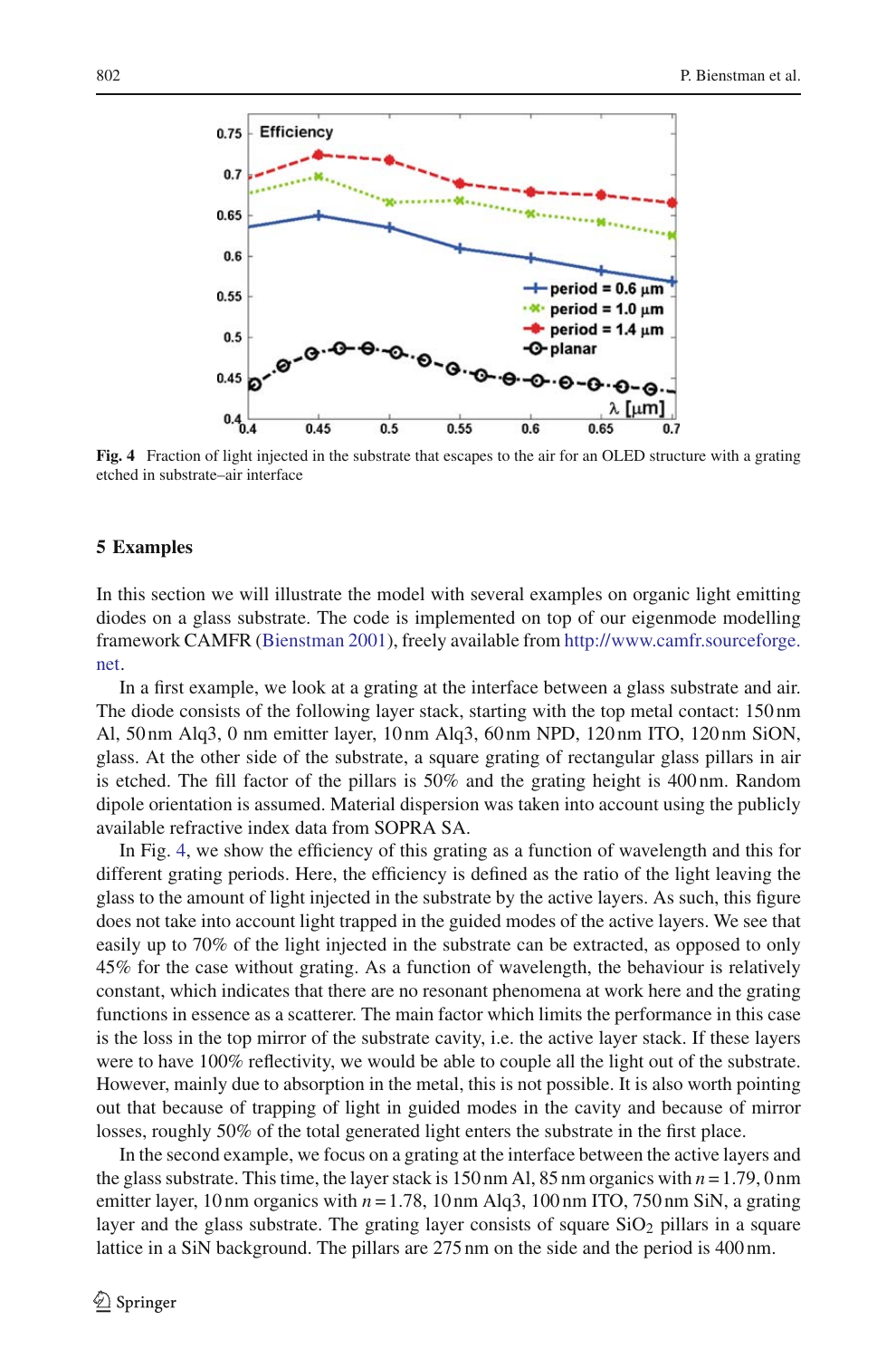

<span id="page-6-5"></span>**Fig. 5** Influence of grating thickness on the total light extraction for a grating at the interface between the active layers and the substrate, calculated without (**a**) and with (**b**) multiple reflections in the glass substrate

Figure [5](#page-6-5) plots the extraction efficiency at 520 nm as a function of the thickness of the grating layer. The extraction efficiency is defined as the ratio of the power leaving the substrate, to the power emitted by the dipoles in the active layer, i.e. this figure contains both the effects of cavity modes and of substrate modes. Two plots are given, both with and without the multipass effects in the substrate. The figures clearly show that in this case the multipass effects have a significant benefit on the outcoupling performance. Also here, loss in the top mirror is a important factor: the lower this loss, the higher the benefit of multipass effects in the substrate.

## **6 Conclusions**

We presented a model to study the influence of gratings on the extraction of light from light emitting diodes. Both gratings at the substrate–air interface and at the substrate–cavity interface can be studied. The model takes multiple reflections into account, coherently inside the cavity and incoherently inside the substrate. The result is a flexible tool to optimise the performance of light emitting diodes with gratings.

**Acknowledgements** This work was performed in the context of the European project OLLA under contract IST-004607.

## **References**

- <span id="page-6-1"></span>Benisty, H., Neve, H. De, Weisbuch, C.: Impact of planar microcavity effects on light extraction – Part I: basic concepts and analytical trends. IEEE J. Quantum Elec. **34**(9), 1612–1631 (1998a)
- <span id="page-6-2"></span>Benisty, H., Mayer, M., Stanley, R.: A method of source terms for dipole emission modification in modes of arbitrary planar structures. J. Opt. Soc. Amer. A **15**, 1192–1201 (1998b)
- <span id="page-6-4"></span>Bienstman, P., Baets, R.: Optical modelling of photonic crystals and VCSELs using eigenmode expansion and perfectly matched layers Opt. Quantum Electr. **33**, 327–341 (2001)
- <span id="page-6-3"></span>David, A., Fujii, T., Matioli, E., Sharma, R., Nakamura, S., DenBaars, S.P., Weisbuch, C., Benisty, H.: GaN light-emitting diodes with Archimedean lattice photonic crystals. Appl. Phys. Lett. **88**, 073510 (2006)
- <span id="page-6-0"></span>De, Neve H., Blondelle, J., Baets, R., Demeester, P., Vandaele, P., Borghs, G.: High efficiency planar microcavity LEDs: comparison of design and experiments. IEEE Photon. Technol. Lett. **7**, 287–289 (1995)